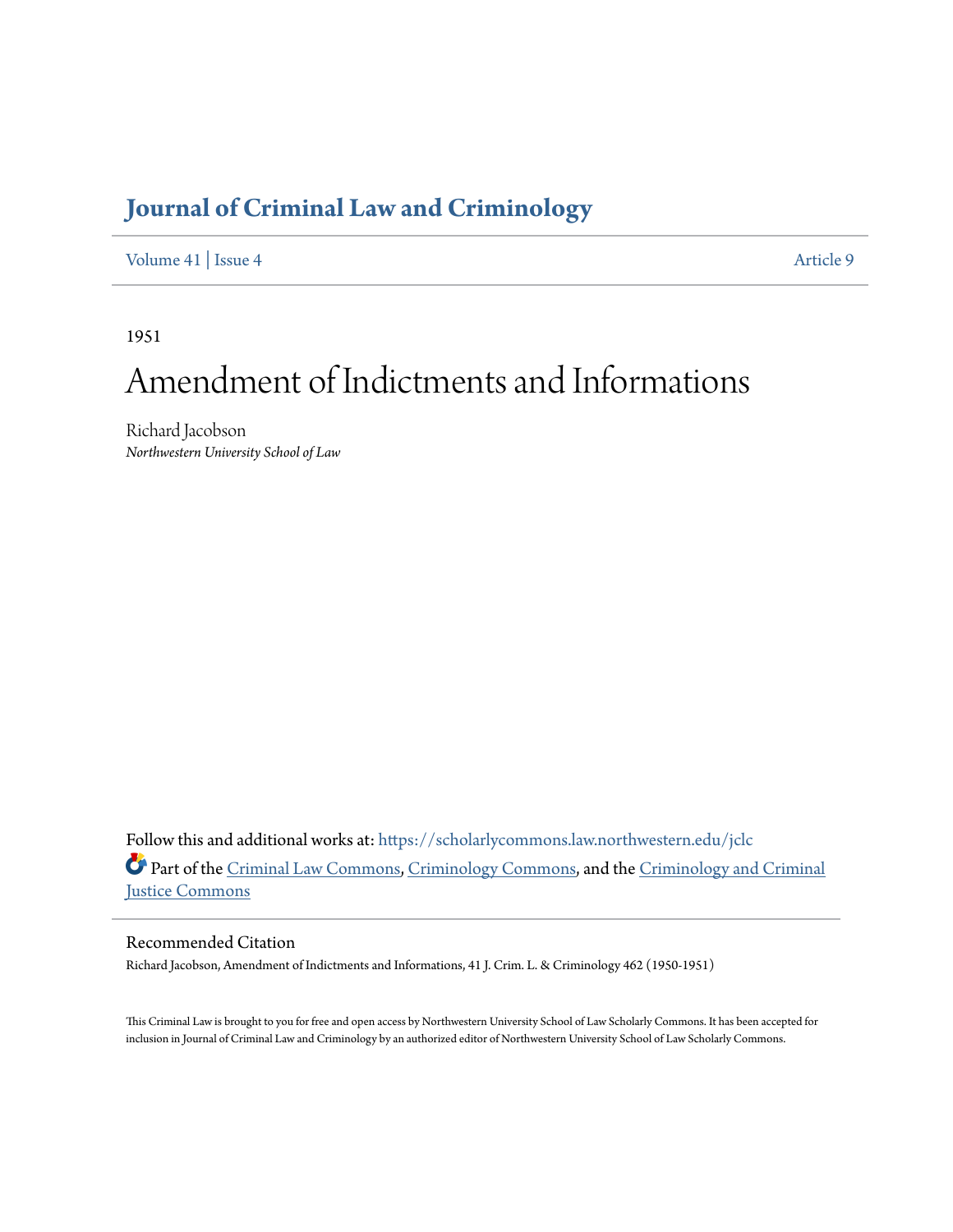The foregoing conclusions which would condemn any further exceptions to the rules of character exclusion are in effect strengthened by a remark of Dean Wigmore in his explanation of the rationale involved in allowing the prosecution to attack the character of the defendant after the latter has attempted to show his good character in his own aid. "The true reason for [allowing] this seems to be . . . not a permission to show the defendant's bad character, but a liberty to refute his claim that he has a good one."<sup>46</sup> A defendant makes no such claim when he attacks the character of his victim. The prosecution, therefore should not, on the basis of either lay or legal reasoning, be permitted to refute a non-existent claim.

There is an additional practical consideration which should cause some hesitancy on the part of those who would readily accept the "Missouri rule." As a commentator on the case has so aptly put it, "the decision obviously will change the course to be followed by defense attorneys in many future trials."<sup>47</sup> In short this means that under the minority doctrine, a plea of self-defense, supplemented by inquiry into the reputation of the deceased victim for violence, could no longer be unquestionably interposed without the realization by defense counsel that his client would consequently be subjected to a perhaps disasterous attack on his character. This doctrine would therefore in effect qualify a right, heretofore absolute, which has been accorded recognition by centuries of Anglo-American jurisprudence.<sup>48</sup>

## **AMENDMENT** OF INDICTMENTS **AND INFORMATIONS**

## Richard Jacobson

Traditionally the criminal law has maintained a distinction between indictments and informations with regard to amendment by the prosecution during the course of the trial. Because indictments were returned on the oath of a grand jury, the common law courts rebelled at allowing them to be amended except by the grand jury, while at the same time generally

the story of the crime on trial by describing happenings closely connected in time and place: State v. Ward, **337** Mo. 425, **85** S.W. **2d 1 (1935) ;** (2) to establish identity: White- man v. State, **119** Ohio St. **285,** 164 **N.E. 51 (1928); (3)** to show a specific emotional propensity but not a general propensity: State v. Terry, **199** Ia. 1221, **203** N.W. **232 (1925).** Cf. Wertz v. State, 159 Md. 161, 150 Atl. 278 (1930); (4) to prove guilty knowledge<br>People v. Marino, 271 N.Y. 317, 3 N.E. 2d 439 (1936); (5) to show intent, *i.e.*, that the<br>act was intentional and not accidental: People (1936) **; (6)** to establish motive: State v. Gaines, 144 Wash. 446, **258** P. **508 (1927) ;** See also MCCORMICK, **CASES ON EVIDENCE, pp. 487, 488 (2d** ed. 1948). In addition to evidence of similar crimes, the prosecution is also permitted to impeach the defendant like any other witness when he takes the stand. It may do this regardless of whether the accused has attempted to use his good character as relevant to his innocence. 3 WIGMORE, EVIDENCE **§§890, 891, 925** (3rd ed. 1940).

<sup>46.</sup> **1 WIGMORE, EVIDENCE §58, pp.** 457, 458 (3rd ed. 1940). Language to the same effect is found in United States v. Holmes, **26** Fed. Cas. 349, No. **15,382 (C.C.D.** Me. **1858) ; A** concise but classic statement of the reason behind the rule is that of Erle, **J.,** in Regina v. Rowton, Leigh **& C.** 520, **533 (1865):** "If the prisoner, having a bad character, misleads the court **by** calling witnesses to say he has a good one, in the interests of truth and justice, the false impression should be removed."

<sup>47.</sup> Note, **5** Mo. L. REV. 430, 431 (1940).

<sup>48. 2</sup> **BURDICK, THE LAW OF CRIME,** §436a, **pp. 122-126** (1946) **;** 3 COKE, **INST. c. 8, p. 55;** <sup>1</sup>**HALE,** P. **C.,** c. 40; See especially, 2 **HOLDSWORTH,** HISTORY **OF ENGLISH** LAW, pp. 52-54 (3rd ed. 1923).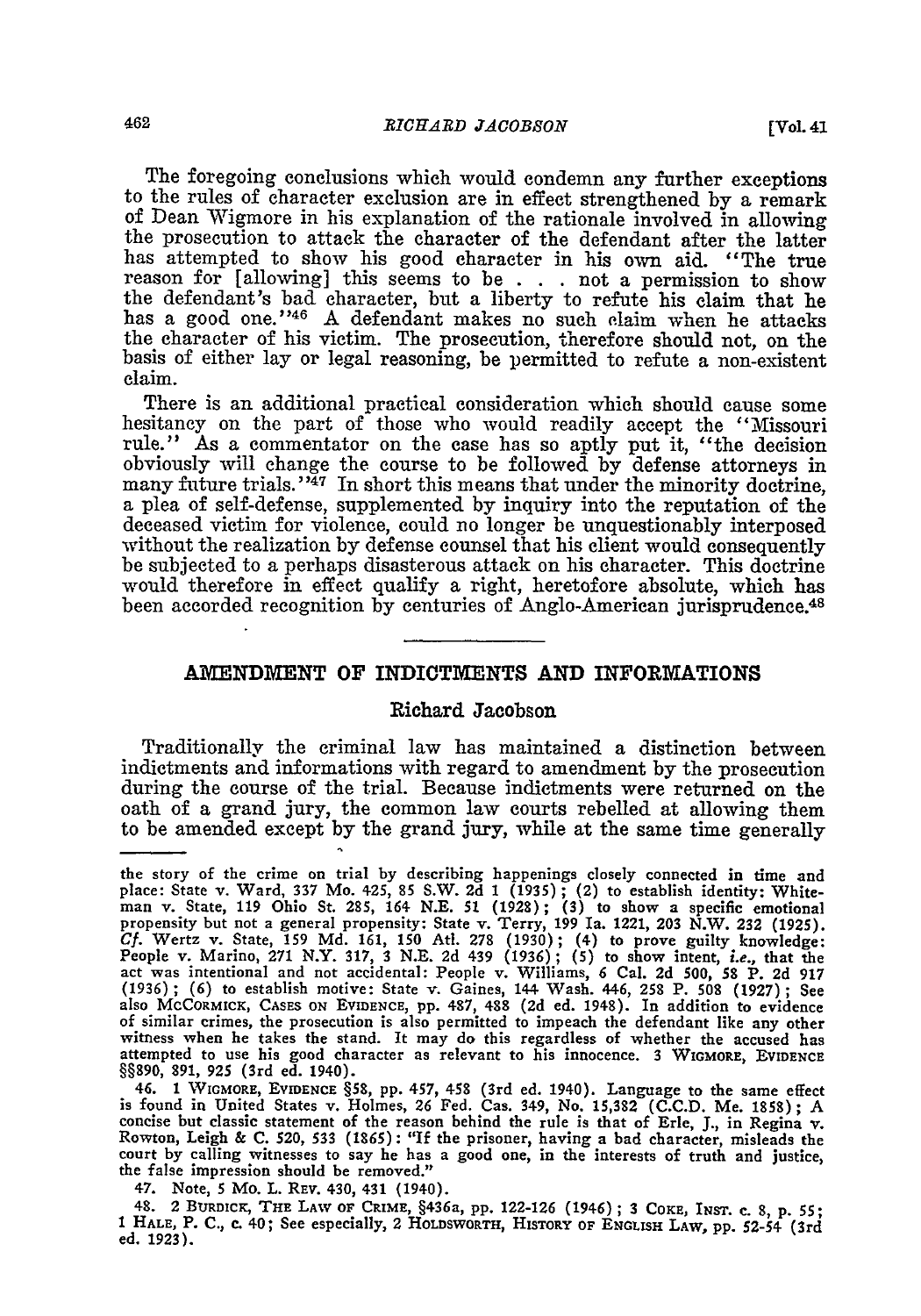permitting amendment of informations.' Today the power of amendment of informations is even more freely exercised, and many jurisdictions have relaxed the restriction on indictments and permit, at least to a limited extent, their amendment. But as in the past, even in these jurisdictions, insubstantial and minor technical defects in the indictment **arc** often bars to a speedy trial, with the result that there remains a large area in which reform might be accomplished, aimed at expediting judicial procedure. Statutory attempts have been made to achieve this end, but the opportunities for reform are not exhausted.

This basic distinction between indictments and informations was made in a classic opinion of Lord Mansfield's:

"There is a great difference **. . .**Indictments are found upon the oaths of a jury, and ought only to be amended **by** themselves; but **. . .** an officer of the Crown has the right of framing [informations] originally, and may, with leave, amend in like manner as any plaintiff may do. . **<sup>Y</sup>**2

The common law doctrine denying any power in the court to amend indictments can be traced to the days when capital punishment was meted out for a substantial number of offenses, and many judges were moved **by** a humane tendency to seize on the slightest flaw in an indictment in an effort to save the life of the accused.<sup>3</sup> As this situation improved, statutes were enacted permitting amendment of at least formal or technical defects which did not affect the substance of the indictment.4 The **rule** remained unchanged as to amendments of substance.<sup>5</sup>

In some jurisdictions, however, the courts, in the absence of such statutes, have merely continued to reiterate the early common law doctrine. Included in this group is Illinois, whose courts **still** hold that an indictment returned **by** a grand jury cannot be amended. 6 Since the grand jury has the exclusive right to find indictments, the court has no power to authorize their alteration or amendment.<sup>7</sup>

Illinois holdings have consistently been to the effect that an information may be amended to any extent which the judge deems consistent with the orderly conduct of judicial business, with the public interest, and with

**5. State v. Moyer, 76 Ore. 396, 149 Pac. 84 (1915) (substance defined as matter essential to show that an offense has been committed) ; Calvin v. State, 25 Tex. 789 (1860) ; People v. Anthony, 20 Cal. App. 586, 129 Pac. 968 (1913) (changing** the offense **charged not allowed).**

**6. People v. Clarke, 340 Ill. App. 207 (1950) (the court, citing the** *Wilkes* **case, allowing amendment of an information, but stating that similar amendment of an indictment would not be allowed). In Illinois, where an indictment is found to be defective, the practice is to have** the **same or another grand jury find another in the proper form. Gannon v. People, 127 Ill. 507, 21 N.E. 525 (1889).**

**7. Patrick v. People, 132 I1. 529, 24 N.E. 619 (1890) ; People v. Klemick, 311 Ill. App. 508, 36 N.E. 2d 846 (1941).**

**<sup>1.</sup> Davis v. State, 196 Ark. 721, 119 S.W. 2d** *527* **(1938) ; State v. Darling, 216 Mo. 450, 465, 115 S.W. 1002, 1006 (1909).**

<sup>2.</sup> Rex v. Wilkes, 4 Burr. **2527, 2569 (1770).**

**<sup>3.</sup> See Note, 7 A.L.R. 1516.**

<sup>4.</sup> State v. Kappen, 191 Ia. 19, 180 N.W. 307 (1920) (further description added); State v. Grimms, 143 La. 421, 78 So. 661 (1918) (names in indictment changed); Ex parte Hironymous, 38 Nev. 194, 202, 147 Pac. 453, 456 (1915 **People v. Johnson, 104 N.Y. 213, 10 N.E. 690 (1887); Rosenberger v. Com., 118 Pa. 77, 84, 11 Atl. 782, 783 (1887).**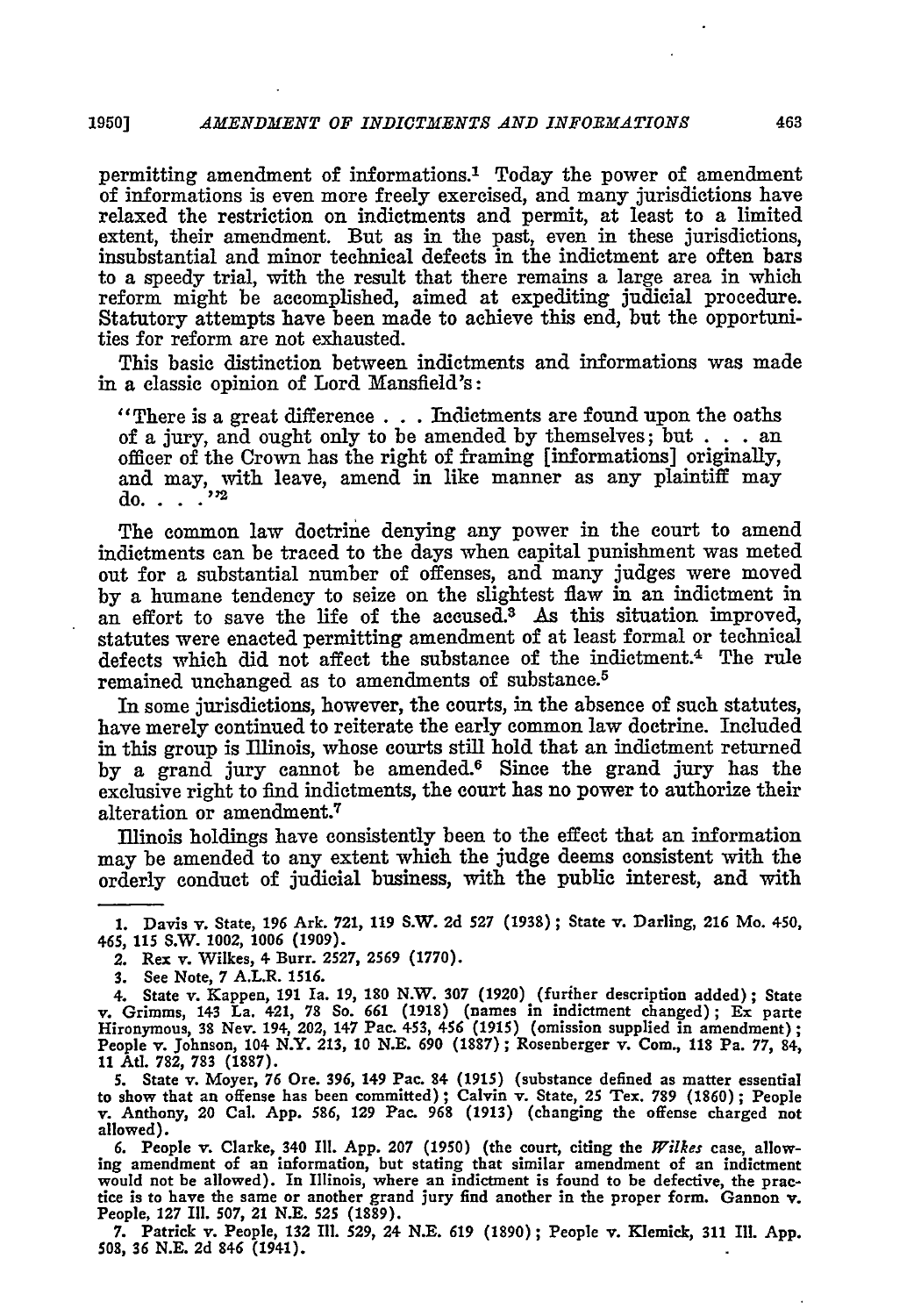private rights.8 Defects in an information not affecting the merits of the question of guilt or innocence may **be** cured **by** amendment at the trial,9 as long as the defendant has not been rendered unprepared to make his defense to the charge in the amended information or is not prejudiced **by** being tried under **it.10**

The Illinois statute giving the court power to permit amendment of any pleading before judgment expressly states that it does not extend to criminal cases,<sup>11</sup> but it has been held nevertheless that by virtue of the common law the court may permit an information to be amended.<sup>12</sup>

In many states a further difficulty arises because a distinction has been made between "form" and "substance,"<sup>13</sup> and some of these states allow amendment of an information in form or substance before trial but in form only once the trial has begun.<sup>14</sup> Other states, however, have held informations amendable in form or substance during the trial if the defendant is not prejudiced thereby.<sup>15</sup>

The federal courts have adhered to the common law rule, apparently treating it as codified by the Fifth Amendment, and as precluding amendment of indictment during the trial.16 Rule 7(e) of the Federal Rules of Criminal Procedure permits amendment of informations, $17$  but, significantly,

**9.** People v. Perca, 181 **I1.** App. 666 **(1913).**

**10.** People v. Pokora, **295 I1.** 442, 129 N.E. **173 (1920).**

11. ILL. REV. **STAT.** c. 7, **§11** (1949).

12. People v. Fensky, 297 Ill. 440, 130 N.E. 689 (1921) (the legislative intent in enacting this statute was to confine its subject matter to civil cases, leaving unchanged the law as to criminal cases, which allowed amendment of informations.

**13.** Amendments of form have been held to include the caption of the indictment, the name of the accused, the owner of property, the date of the offense, and the description of the offense or property. Collins v. People, 69 Colo. **353, 195** Pac. **525** (1920) (owner of amendment of errors or omissions of form, including description of any person or thing, as long as there is no prejudice to defendant's substantial rights); Rocco v. State, 37 Miss. 357, the offense are examples of matters of substance. Wilburn v. State, **101** Miss. 392, **58** So. 7 (1912) (offense charged by amended indictment different from original); Com. v. Adams, <sup>92</sup>**Ky.** 134, 17 S.W. **276** (1891) (if amendment of substance allowed, the judge could usurp the function of the grand jury) **;** People v. Motello, **157** App. Div. **510,** 142 N.Y. Supp. 622 (1913).

14. State v. Kusel, 29 Wyo. 287, 304, 213 Pac. 367, 372 (1923) (amendment to add charge of attempt requisite under statute for conviction for robbery, Collins v. People, 69 **Colo.** 353, **195** Pac. **525** (1920) **;** Sutton v. State, 54 Ga. App. 349, **188** S.E. **60** (1936).

**15.** State v. Leek, **85** Utah 531, 536, **39** P. **2d 1091,** 1093 (1934) (names of injured per- sons added); Potts v. State. 72 Okl. Cr. 91, 113 P. **2d** 839 (1941) (statute providing for amendment of information liberally construed) **;** People v. Wright, 26 Cal. App. **2d** 197, 79 P. **2d** 102 (1938) (language of counts changed).

16. Ex parte Bain, 121 U.S. 1 (1886) ; Heald v. United States, 177 F. **2d 781** (10th Cir. 1949) **;** Carney v. United States, 163 F. **2d** 784, 789 (9th Cir. 1947) (otherwise defendants would **be** at the mercy of the court) **;** Edgerton v. United States, 143 F. **2d** 697 (9th Cir. 1944) (change in substance violates the Fifth Amendment, which requires grand jury indictment) **;** Hartzell v. United States, 72 F. **2d** 569, **586** (8th Cir. 1934) **;** Dodge v. United States, **258** Fed. 300, **305** (2nd Cir. 1919).

17. "The court may permit an information to be amended at any time before verdict or finding if no additional or different offense is charged and if substantial rights of the defendant are not prejudiced." 18 U.S.C.A. §687 (1946).

<sup>8.</sup> Long v. People, 135 Ill. 435, 441, 25 N.E. 851, 853 (1890); People v. Thompson, 203 Ill. App. 296 (1917) (name of the proper defendant substituted for the wrong name appearing in the information); Bergstrasser v. People stressing that the public officer **by** whom the information was presented is always present in court).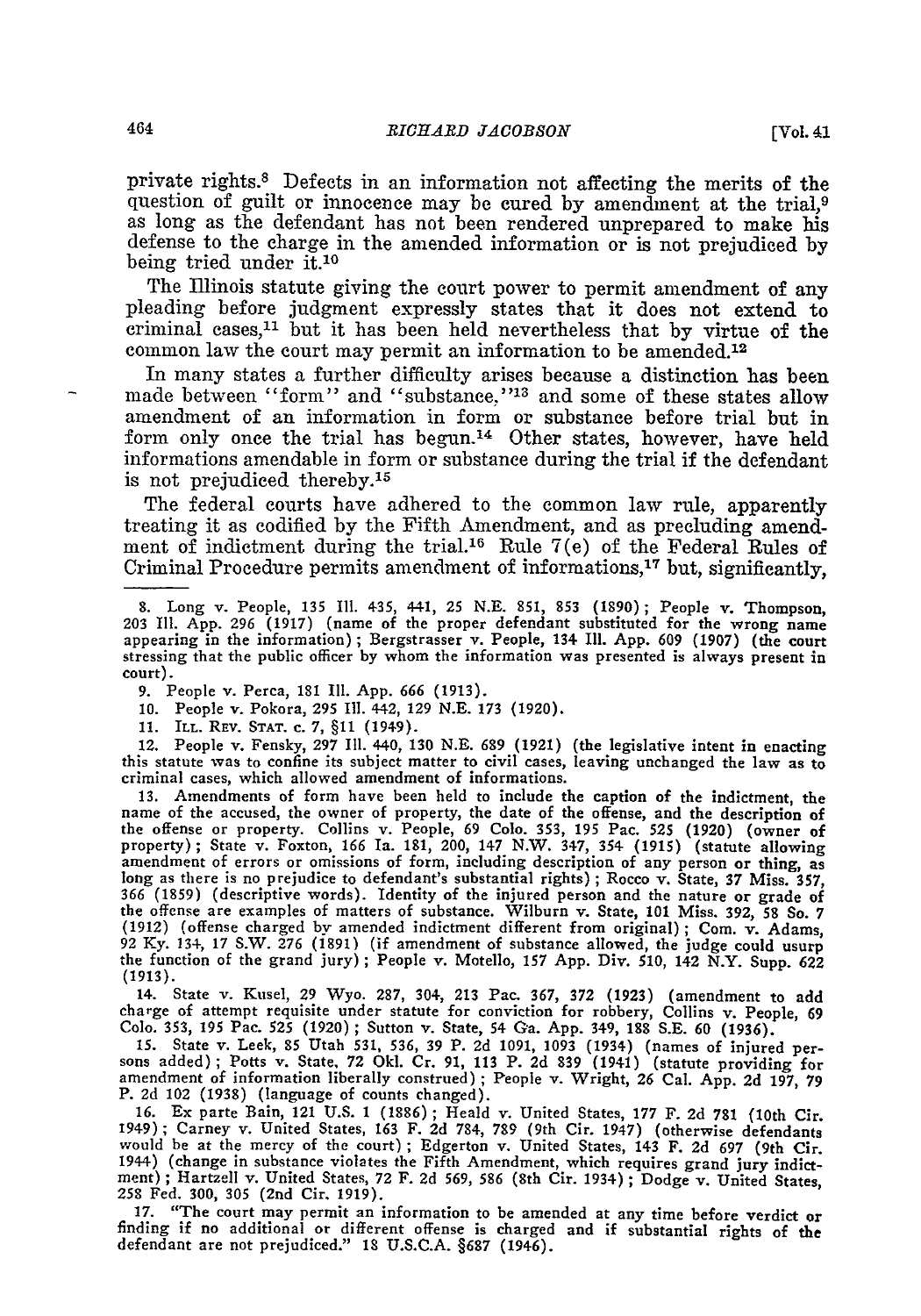no provision is made for amending indictments.<sup>18</sup> It has been held, however, that under a Federal statute<sup>19</sup> intended to eliminate the effect of all purely technical defects, an amendment of an indictment in form only<sup>20</sup> is allowable.<sup>21</sup> Such an amendment must be sufficiently definite and certain, and not operate to take the accused **by** surprise or prejudice his defense in any way.<sup>22</sup> It will be noted that these are not Supreme Court cases, but they may be indicative of a trend which will ultimately be adopted **by** that court.

Broader power of amendment has been advocated for many reasons, such as simplifying procedure,<sup>23</sup> minimizing delay caused by insubstantial defects, 24 and furthering the ends of justice, **by** "correcting evil and promoting **remedy.'25** A liberal tendency has been displayed **by** many state courts in construing defects to be in form rather than in substance, so as to permit amendment where amendments of form are authorized **by** statute.<sup>26</sup> In addition, even though the grand jury system is preserved by most state constitutions,<sup>27</sup> those statutes authorizing amendment of indictments to correspond to the proof,28 and permitting amendment of indictments both as to form and substance, have been held neither unconstitutional,<sup>29</sup> nor an infringement of the right to be indicted by a grand jury.80 **Any** amendment not prejudicial to the rights of the accused may be allowed.<sup>31</sup> Furthermore, as relates to the Federal Constitution, the

**18.** The Advisory Committee of Rules of Criminal Procedure said that the rule "continues the existing law that, unlike an indictment, an information may be amended," **BENDER,** FEDERAL PRACTICE **MANUAL 534** (1948), citing Muncy v. United States, **289** Fed. **780** (4th Cir. 1923).

19. "No indictment . . . in any . . . court of the United States shall be deemed insufficient, nor shall the trial . . . thereon be affected by reason of any defect or imperfection in matter of form only, which shall not tend to the prejudice of the defendant." **18 U.S.C.A. §556 (1911).**

20. Harper v. United States, **170** Fed. **385, 390** (8th Cir. 1909) (question of form exists where the only defect is that some element of the offense is stated loosely and without technical accuracy).

21. United States v. Fawcett, 115 F. 2d 764 (3rd Cir. 1940).<br>22. Williams v. United States, 179 F. 2d 656 (1950) (substitution of name allowed).<br>23. Underwood v. State, 205 Ark. 864, 171 S.W. 2d 304 (1943) (broader amendat often escaped punishment).

24. State v. Heffelfinger, **197** Minn. **173,** *266* N.W. **751** (1936) (amendment to charge one intent rather than another where the overt acts were the same).

25. Sullivan v. Com., 157 Va. 867, 877, 161 S.E. 297, 300 (1932).<br>26. State v. Mullen, 151 Ia. 392, 397, 131 N.W. 679, 681 (1911); State v. Tolla, 72<br>N.J.L. 515, 62 Atl. 675 (1905) (name of murder victim changed); Kenney v **3S5 (1858).**

**27.** *E.g.,* ILL. CoNsT. Art. II, **§8-** "No person shall be held to answer for a criminal offense, unless on indictment of a grand jury, except in cases in which the punishment is **by** fine or imprisonment otherwise than in the penitentiary, in cases of impeachment, and in cases arising in the army and navy, or in the militia, when in actual service in time of war or public danger: *Provided,* that the grand jury may be abolished **by** law in all cases." This seems to draw a line between misdemeanors and felonies, and it may be noted in this connection that the grand jury requirement in the Federal Constitution is restricted to "capital or otherwise infamous crimes."

28. Com. v. Liebowitz, 143 Pa. Super. **75, 17 A.** 2d **719** (1941) (real name of the accused substituted for alias he had given when indicted).

29. State v. Heffelfinger, 197 Minn. **173, 266** N.W. **751** (1936) (statute should be con- strued to carry out its purpose to liberalize the power of the court with respect to indictstrued to carry out its purpose to liberalize the power of the court with respect to indict-<br>ments).

**30.** People v. Sims, **257** Mich. **478,** 241 N.W. 247 .(1932) (no violation of constitutional provision that accused shall have the right to be informed of the nature of the accusation); Chrisman v. Superior Court, 59 Cal. **App. 305,** 210 Pac. **632 (1922). 31.** People v. Watson, **307** Mich. **596,** 12 N.W. **2d** 476 (1944) (failure to allege venue

of the offense allowed to be corrected **by** amendment).